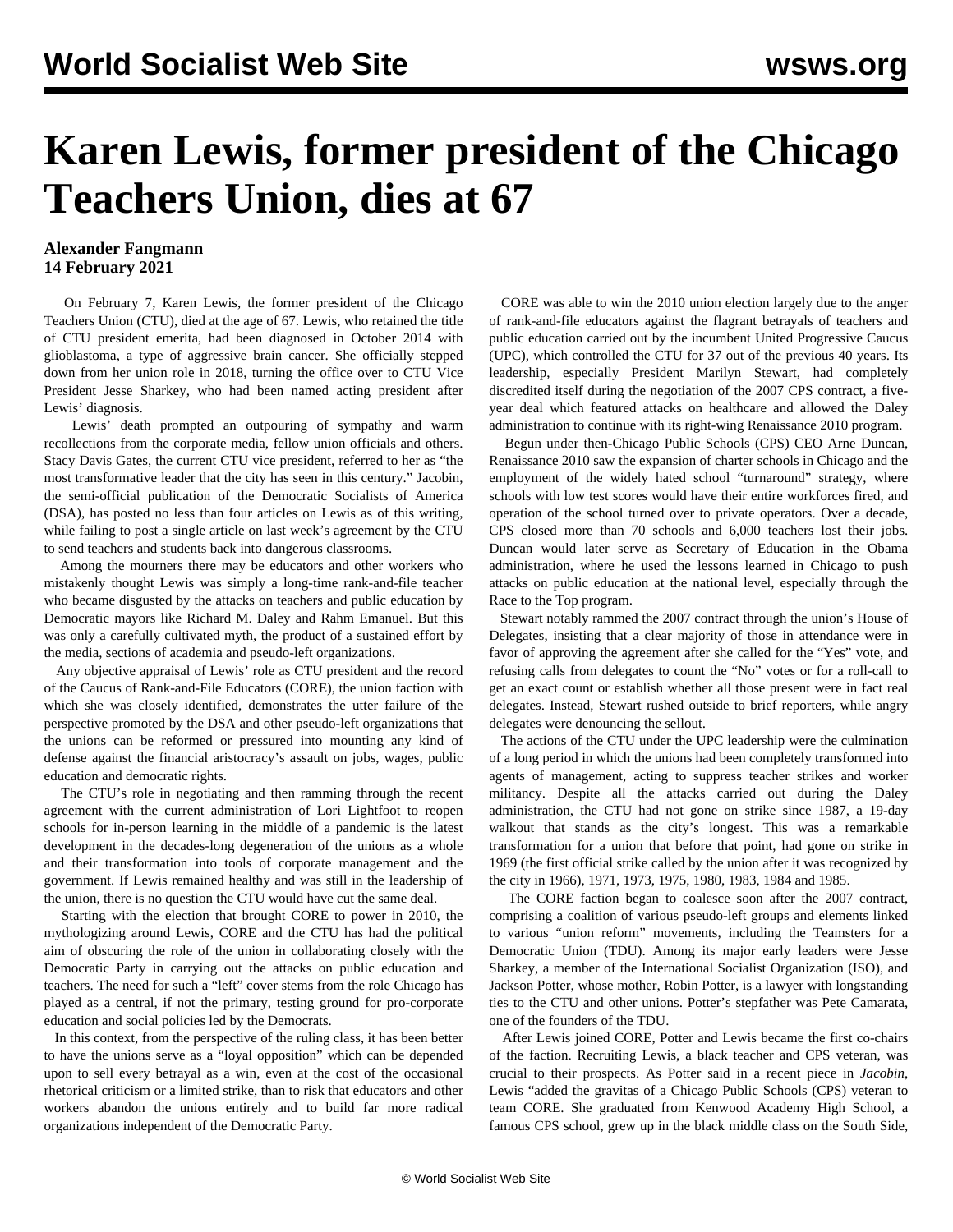daughter of two CPS teachers."

 Lewis' own strengths and qualities no doubt played a role in her selection as head of CORE's slate, and in her ability to serve as the union's main public face and spokesperson. A 1974 graduate of Dartmouth College, Lewis was known for her wide intellectual interests. After deciding not to pursue medical studies, she moved back to Chicago to become a chemistry teacher, officially joining the CTU in 1988. Several years later, in 1993, she earned a graduate degree in inner city studies from Northeastern Illinois University. Possessed with a great deal of energy, among her many hobbies was an interest in stand-up comedy, which no doubt contributed to her skills in addressing large meetings of teachers.

 Lewis was not a neophyte when it came to CTU union factions, having served on the executive board of the CTU as a member of the ProActive Chicago Teachers (PACT) caucus. Under the leadership of Debby Lynch, who ran on an anti-corruption platform, PACT won the 2001 union leadership election, but served only one term after Lynch negotiated a contract in 2003 that sold out teachers' health care benefits and the length of the school day in exchange for raises that failed to make up the ground lost in previous contracts. Many PACT activists aside from Lewis would eventually find their way into CORE.

 Through its promotion of "social justice unionism," the CTU sponsored and worked closely with various community groups aimed at pushing aldermen and local politicians to support the union at the same time that it promoted racial politics and sought to conceal the class character of the Democrats' attacks on workers.

 Despite running on a platform opposing the previous leadership's antidemocratic tendencies, less than a year after being elected Lewis was personally involved in negotiating behind the backs of teachers and [endorsing](https://www.ctulocal1.org/posts/senate-bill-7-letter-from-president-lewis/) a controversial state law then known as Senate Bill 7 (SB7). Looking back, this incident set the tone for every subsequent betrayal the union has carried out under the CORE leadership. It proved the union could not be salvaged through a reshuffling of its leading personnel who all shared the same fundamental positions of politically subordinating the working class to the Democratic Party and the capitalist profit system.

 Even though SB7 attacked tenure rights and seniority, allowed the mayor to set the length of the school day and year and raised the bar needed to authorize a strike to 75 percent of its total CTU membership, Lewis, Illinois Federation of Teachers (IFT) President Dan Montgomery and the Illinois Education Association's (IEA) Ken Swanson all backed the bill.

 Although CTU delegates would soon reject the CTU's support for the bill, CTU leaders defended Lewis. Claiming Lewis had simply not had time to read the fine print, Sharkey said, "The CTU said we would not go for an attack on our collective bargaining rights, but on closer examination we see that's exactly what it is." Although he admitted she made a "mistake" in endorsing the bill, Sharkey nevertheless urged delegates not to "scapegoat Karen."

The union's own [statement](https://www.ctulocal1.org/posts/illinois-senate-bill-7/) claimed:

 "While the bill is far from perfect, it is far superior to the initial proposal that came out on December 3, 2010 that attempted to outlaw using seniority as a factor in staffing decisions, make tenure nearly impossible to attain and more improbable to keep, eliminate the right to strike statewide, and, for Chicago only, prohibit permissive bargaining issues."

 This claim, that the outcome for educators would have been worse without the union's involvement, is not original. Under CORE's leadership, however, the CTU has raised what amounts to a "good cop/bad cop" routine to an art form. Indeed, this logic is at the heart of the CTU's present claims that the recently concluded [bargain with death](/en/articles/2021/02/08/chgo-f08.html) was the result of its "hard work" at the bargaining table.

 In 2012, following the aggressive moves of Mayor Rahm Emanuel to rescind teachers raises, continue layoffs and turnarounds and make it easier to fire teachers and close schools, CTU leaders were compelled to call a strike for the first time in 25 years. Despite being on strike for nine days, the CTU did all it could to prevent the struggle from turning into an open political confrontation with Emanuel and the Obama administration right before the 2012 presidential election.

 During the strike, Lewis expressed the central concern of CTU leaders then and since, that no matter what sordid deal is put before teachers, the main objective is to maintain the union's "seat at the table." Speaking on Emanuel's planned school closures, Lewis said, "We understand that whole movement of closing schools and doing it aggressively. The problem is—I guess that's why we're all here—we either do this together in some reasonable way or we will always be fighting, and I think the key is that the people that are making these decisions want to make them unilaterally." In other words, the CTU bureaucracy expected something in return for selling out the teachers.

 Notably, the CTU leadership's first attempt to get delegates to approve an agreement to end the strike was defeated, largely due to the intervention of the Socialist Equality Party, which called for delegates to reject an end to the strike and demanded that teachers have a right to read the full agreement before voting.

 The outcome of the CTU's betrayal under the CORE leadership, which even Lewis admitted at the time was "an austerity contract" was the largest mass school closure in US history, as the Emanuel administration moved ahead to shutter 49 schools and lay off thousands of teachers. Nearly all of Emanuel's attacks on teachers were enshrined in the contract, including the lengthening of the school day and year, the further erosion of tenure and job security and the expansion of standardized testing.

 But the CTU did get something in return. In exchange for accepting the closure of public schools, the city and charter operators agreed to increasingly drop their opposition to unionization drives by the Chicago Alliance of Charter Teachers and Schools, which would eventually merge with the CTU in 2018. After the strike, the CTU largely abandoned the pretense of fighting to halt the expansion of charter schools and other privatization schemes. This was in line with its parent organization, the national American Federation of Teachers (AFT), which by 2010 was taking money and working closely with the Gates Foundation on teacher evaluations and other school "reform" schemes pushed by the Obama administration.

 After the 2012 strike, Lewis' previously acrimonious relationship with Emanuel turned into personal friendship, with the two going to the ballet together and [sharing Jewish prayers.](https://chicago.suntimes.com/city-hall/2021/2/8/22272680/karen) Although Lewis had originally planned to run against Emanuel in the 2015 mayoral election, she withdrew from the race due to her illness. Nevertheless, following long, drawn out negotiations, Lewis helped reach a final agreement with Emanuel in 2016 on a concessions contract, which held salaries nearly flat, allowed health care costs to rise and involved the creation of a twotier pension system, with new hires forced pay 7 percent of their salaries toward their pensions.

 After this period, Lewis' health began to decline. Suffering a stroke in late 2017, she officially retired in June 2018.

 In bringing this review of Lewis' life as a CTU leader to close, it is important to emphasize that her actions were the product not of personal failings but political ones. In the end, like her predecessors in the CTU bureaucracy, she completely accepted the capitalist system, opposed the struggle for socialism, and was entirely oriented to the Democratic Party, which has controlled Chicago politics since the 1930s. Above all, the chief responsibility for betrayal of Chicago teachers lies with the pseudo-left organizations like the defunct ISO and the DSA, which are endlessly in search of "union reformers" while preaching the lie that workers can somehow advance their interests through adapting to the anti-communist AFL-CIO and its political subordination of the working class to the